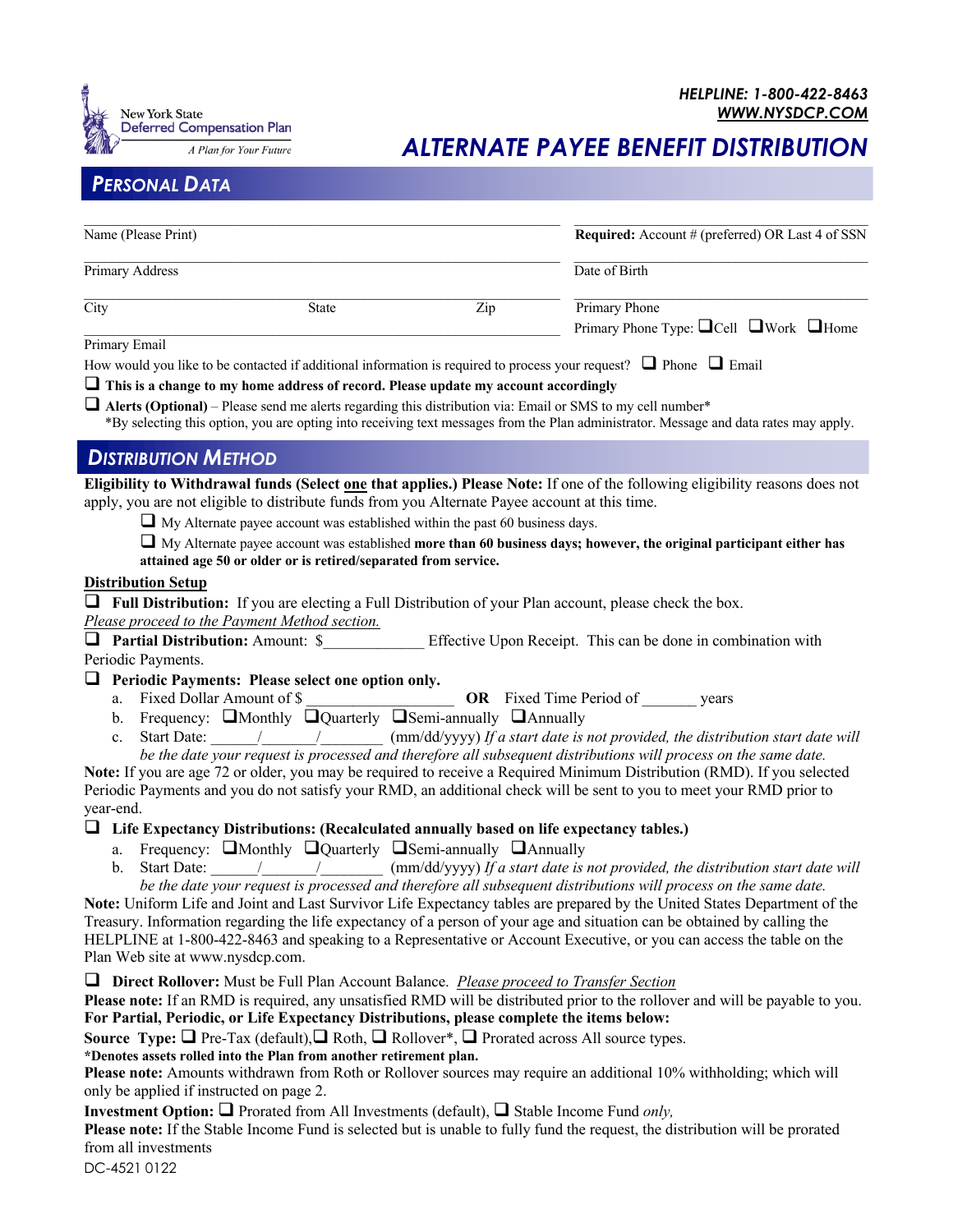# *PAYMENT METHOD*

| $\Box$ Send a check - Default option if no other selection is made. Allow 5 to 10 business days from process date for delivery.                                                                                                                                                                                                                                                                                                                                                                                                                                                                                                                                                                                                                                                                                                                              |
|--------------------------------------------------------------------------------------------------------------------------------------------------------------------------------------------------------------------------------------------------------------------------------------------------------------------------------------------------------------------------------------------------------------------------------------------------------------------------------------------------------------------------------------------------------------------------------------------------------------------------------------------------------------------------------------------------------------------------------------------------------------------------------------------------------------------------------------------------------------|
| Direct Deposit ACH - A check will be issued if this ACH information cannot be validated or if the funds are returned.                                                                                                                                                                                                                                                                                                                                                                                                                                                                                                                                                                                                                                                                                                                                        |
| $\square$ Direct Deposit ACH on file with the Plan - Last 4-digits of <u>Bank Account Number</u> on file: __/__/__/ ___/                                                                                                                                                                                                                                                                                                                                                                                                                                                                                                                                                                                                                                                                                                                                     |
| $\Box$ New Direct Deposit ACH - send funds to my bank account using the information provided below.<br><b>Account Type/Verification Needed (select one):</b><br>$\Box$ Checking Account - Please provide a voided check. We cannot accept a deposit slip or starter check.<br>$\Box$ Savings Account - Please provide a letter from the bank, signed by a bank representative, containing the account detail<br>below.                                                                                                                                                                                                                                                                                                                                                                                                                                       |
| Bank or Credit Union Name:<br><u>Example 2006</u>                                                                                                                                                                                                                                                                                                                                                                                                                                                                                                                                                                                                                                                                                                                                                                                                            |
|                                                                                                                                                                                                                                                                                                                                                                                                                                                                                                                                                                                                                                                                                                                                                                                                                                                              |
| Is this account associated with a brokerage firm or other investment firm?<br>$\Box$ Yes $\Box$ No<br>If yes, have you confirmed that the ABA and account numbers are correct?<br>$\Box$ Yes<br>$\Box$ No                                                                                                                                                                                                                                                                                                                                                                                                                                                                                                                                                                                                                                                    |
| <b>TAX WITHHOLDING</b>                                                                                                                                                                                                                                                                                                                                                                                                                                                                                                                                                                                                                                                                                                                                                                                                                                       |
| For Full Distributions, Partial Distributions, or Periodic Payments of less than 10 years.<br>The IRS requires the Plan to withhold 20% of the distribution. Please indicate your tax withholding request below:<br>$\Box$ Required withholding 20% (Default) $\Box$ Other: $\Box$ % (Cannot be less than 20%)<br>$\Box$ For those 72+ RMD <sup>*</sup> : $\_\_\_\%$<br>*I want this percentage FIT withheld from the RMD amount. Any portion of this withdrawal exceeding this RMD<br>amount will be taxed at 20% FIT minimum.<br>For Periodic Payments of 10 years or longer, or amounts that will satisfy a Required Minimum Distribution.<br>The IRS <b>does not require</b> a specific withholding rate. Please indicate your tax withholding request below:<br>$\Box$ Standard withholding 10% (Default) $\Box$ Other: $\Box$ % (any whole percentage) |
| $\Box$ Please do not withhold federal taxes                                                                                                                                                                                                                                                                                                                                                                                                                                                                                                                                                                                                                                                                                                                                                                                                                  |
| State Income Tax Withholding Options: REQUIRED - You must select one option below or your request will not be<br>processed.                                                                                                                                                                                                                                                                                                                                                                                                                                                                                                                                                                                                                                                                                                                                  |
| (Exception: New Jersey residents must skip these options and must indicate withholding below)                                                                                                                                                                                                                                                                                                                                                                                                                                                                                                                                                                                                                                                                                                                                                                |
| If you are a resident in a state that mandates state income tax withholding be aware that any state tax amount you request<br>below (including zero) will have the mandatory state taxes withheld in addition to your selection.                                                                                                                                                                                                                                                                                                                                                                                                                                                                                                                                                                                                                             |
|                                                                                                                                                                                                                                                                                                                                                                                                                                                                                                                                                                                                                                                                                                                                                                                                                                                              |
| $\Box$ Please do not withhold state taxes (if there is a mandatory state tax withholding amount, it will still be withheld.)                                                                                                                                                                                                                                                                                                                                                                                                                                                                                                                                                                                                                                                                                                                                 |
| ** REQUIRED FOR NEW JERSEY RESIDENTS ONLY**                                                                                                                                                                                                                                                                                                                                                                                                                                                                                                                                                                                                                                                                                                                                                                                                                  |
| I request a New Jersey state tax withholding rate of \$______________(whole dollar amount only)                                                                                                                                                                                                                                                                                                                                                                                                                                                                                                                                                                                                                                                                                                                                                              |
| <b>Transfer Assets to another Eligible Retirement Account</b><br>u<br>(This option is only available to the former spouse of a participant.)                                                                                                                                                                                                                                                                                                                                                                                                                                                                                                                                                                                                                                                                                                                 |
| Name of Employer or Sponsor                                                                                                                                                                                                                                                                                                                                                                                                                                                                                                                                                                                                                                                                                                                                                                                                                                  |
| Make check payable to                                                                                                                                                                                                                                                                                                                                                                                                                                                                                                                                                                                                                                                                                                                                                                                                                                        |

For the benefit of

*(Note: The check will be sent to the Alternate Payee Address on record with Administrative Service Agency)*